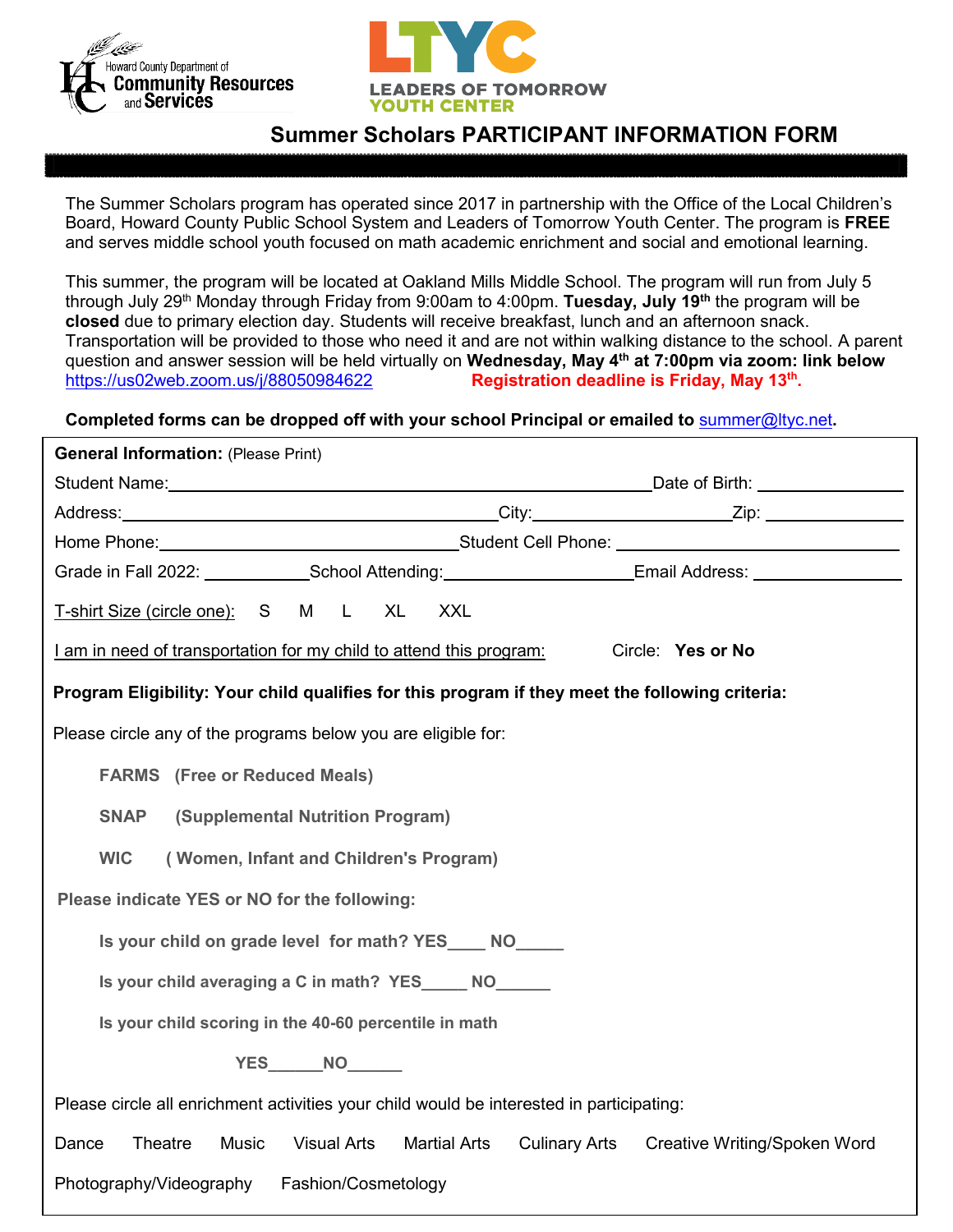| <b>Parent/Guardian Information: (Please Print)</b>  |                   |  |
|-----------------------------------------------------|-------------------|--|
|                                                     |                   |  |
| Address if different from child's:                  |                   |  |
|                                                     |                   |  |
|                                                     |                   |  |
| My child is approved to walk home from the program: | Circle: Yes or No |  |

| Person (other than parent) authorized to drop off / pick up participant:                                                                |                                                                                                                                                                                                                               |  |  |
|-----------------------------------------------------------------------------------------------------------------------------------------|-------------------------------------------------------------------------------------------------------------------------------------------------------------------------------------------------------------------------------|--|--|
|                                                                                                                                         |                                                                                                                                                                                                                               |  |  |
| Home Phone: ___________________________________Cell Phone: ______________________                                                       |                                                                                                                                                                                                                               |  |  |
| Are there any custody issues we should be aware of? $\Box$ No $\Box$ Yes (if yes, attach a copy of court order)                         |                                                                                                                                                                                                                               |  |  |
|                                                                                                                                         |                                                                                                                                                                                                                               |  |  |
| Individual(s) to be contacted in case of emergency:                                                                                     |                                                                                                                                                                                                                               |  |  |
|                                                                                                                                         | _Relationship:_________________Phone: ____________________                                                                                                                                                                    |  |  |
|                                                                                                                                         | Name: Name: Name: Name: Name: Name: Name: Name: Name: Name: Name: Name: Name: Name: Name: Name: Name: Name: Name: Name: Name: Name: Name: Name: Name: Name: Name: Name: Name: Name: Name: Name: Name: Name: Name: Name: Name: |  |  |
|                                                                                                                                         |                                                                                                                                                                                                                               |  |  |
| Health issues and special accommodations:                                                                                               |                                                                                                                                                                                                                               |  |  |
| Are there any health concerns that our staff should be aware of? (asthma, allergies, hypoglycemia, seizure<br>disorder, etc.) $\Box$ No |                                                                                                                                                                                                                               |  |  |

 $\Box$  Yes (if yes, please specify)

What symptoms would your child exhibit?

Requested actions to be taken by staff:

|  |  | Please indicate any of the following health problems or disability: (please check all that apply) |
|--|--|---------------------------------------------------------------------------------------------------|
|  |  |                                                                                                   |

| $\Box$ Deaf / hard of hearing | □ Vision impairment |
|-------------------------------|---------------------|
|                               |                     |

| $\Box$ Seizures | $\Box$ Uses mobility aids (i.e. wheelchair, braces, etc.) |
|-----------------|-----------------------------------------------------------|
|-----------------|-----------------------------------------------------------|

- Development disability (i.e. autism, intellectual, etc.)
- $\Box$  Other (i.e. behavioral / emotional disorder, etc.)

### **Medication:**

l

| Is the participant taking any medication? $\Box$ No $\Box$ Yes                      |  |  |
|-------------------------------------------------------------------------------------|--|--|
| Will participant need to take medication during program hours? $\Box$ No $\Box$ Yes |  |  |